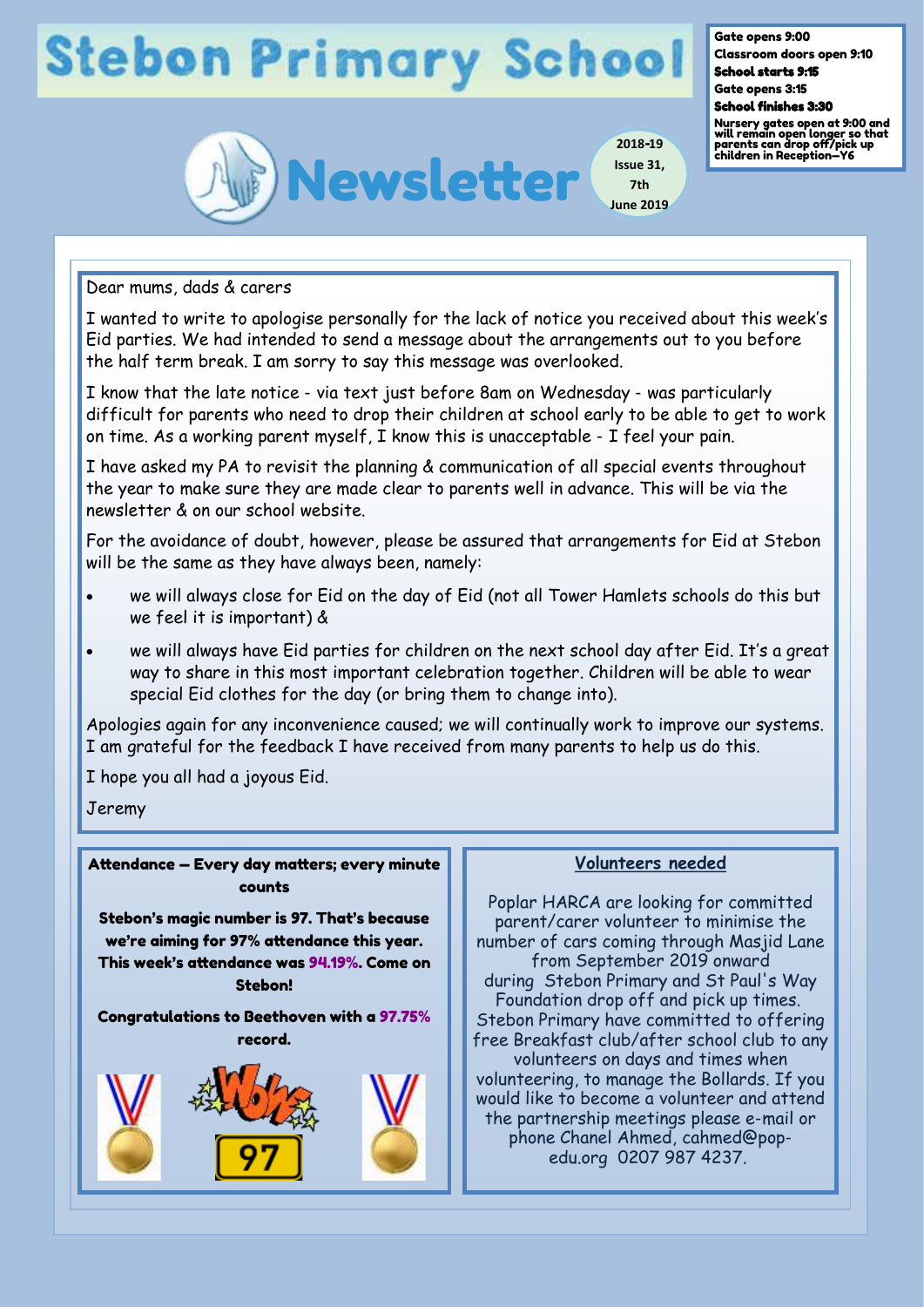# **Stebon Primary School**



Gate opens 9:00

Classroom doors open 9:10 School starts 9:15

Gate opens 3:15

School finishes 3:30

Nursery gates open at 9:00 and will remain open longer so that parents can drop off/pick up children in Reception—Y6



### **Hello** families.

NED's Mindset Mission is a positive behaviour assembly visiting our school! A world-class performer takes our students on a 45-minute journey filled with storytelling, illusions, yo-yo tricks and humour.

NED's message and memorable friends inspire students, promote academic achievement, and support our school goals. NED will become a positive role model at both school and at home.

Never give up Encourage others Do their best<sup>®</sup>

Our school receives this assembly at no-cost because another school community has paid-it-forward to us. Now it's our turn-you can help by purchasing a NED-messaged yo-yo and accessories. A yo-yo is both a mindset tool and tangible reminder of NED's message. While learning to yo, children will make mistakes, try again, and improve. Read more at www.MindsetMission.com/yoyos.

### **Year 2 Spanish cooking**

We made guacamole and tomato salsa for the Spanish party.







**2018-19**

**7th**

Eid celebration for parents

Coffee morning special Eid Party for all Parents

Date: Thursday 13th June 2019

Time: 9.30 - 12pm

Place: Staff Room

Bring along a dish to share and enjoy all the fun activities and games!